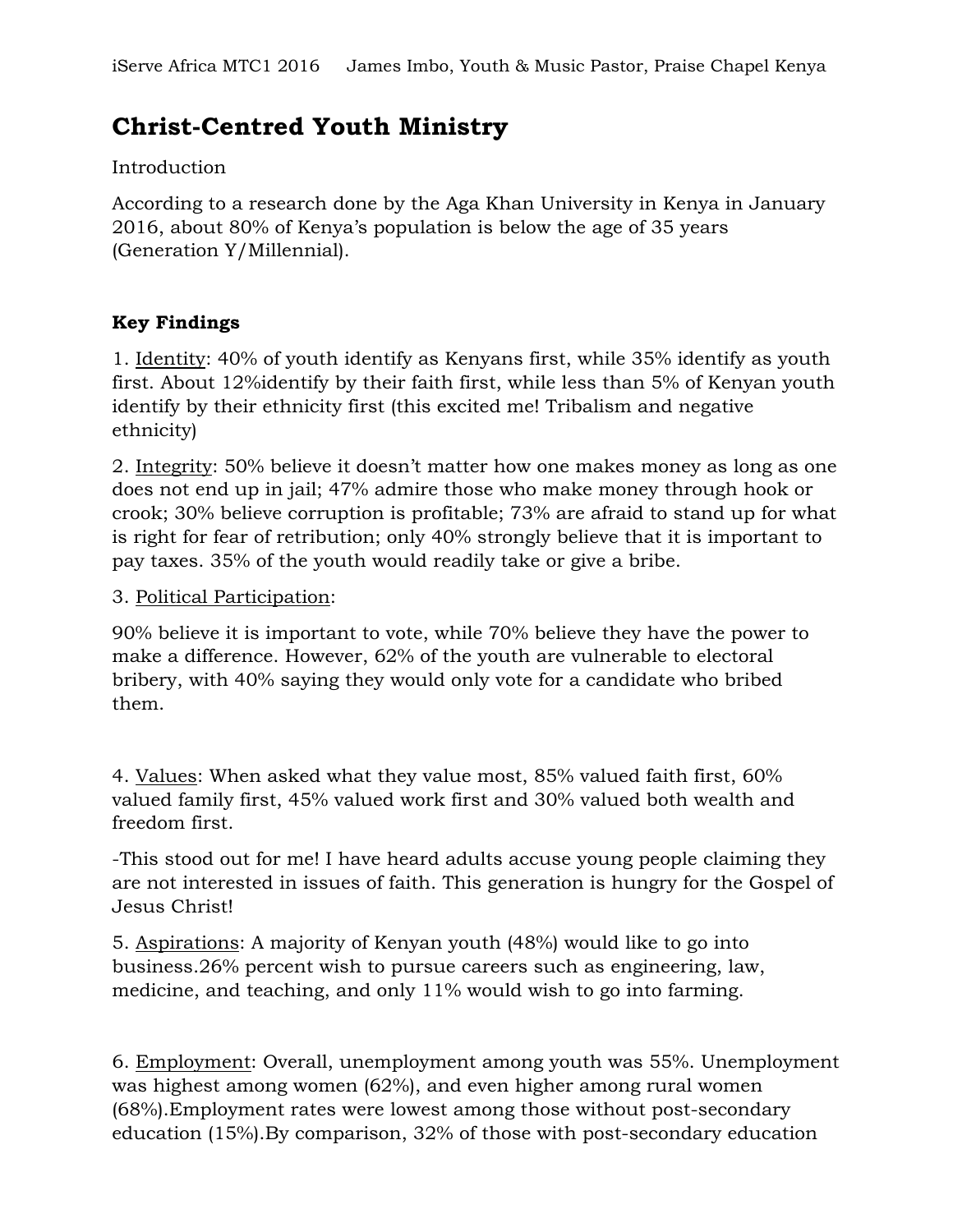were unemployed. 1 in 2graduates were unemployed and only 1 in 5 youth with university degrees were in self-employment. Youth aged between 18 and 25 were twice more likely to be unemployed compared to their counterpart aged 26 to 35 years.

8. Youth and Government: What they think about government; 40% trust politicians, while 65% trust government. The most trusted institution is the family (94%) followed by religious organizations at 86%. Only 52% of the youth had knowledge of government initiatives for youth; 76% of the youth reported that they have not benefited from government-initiated youth programs. What the youth want government to address: Unemployment was by far, the top concern at 63%. Other concerns were lack of access to capital at 11% and lack of business opportunities at9% and discrimination and non-recognition at 4.7%.

9. The future: 77% of the youth believe Kenya will be richer materially, with better access to quality education and health, and more jobs for youth; 67% believe society will reward merit and hard work. At the same time, 40% believe there will be more corruption, and 30% believe the country will be poorer in ethics and values, and experience more substance abuse.

*The question I want us to grapple with today is how do we connect to this generation with an aim of leading them to Christ? How do you disciple them? How do you establish a Christ-centred youth ministry that is transformational? How do you engage and impact this generation?* 

Note: Our aim is not to try and change this generation, we can't change nobody! All the programs and the strategies we put in place are not aimed at changing people but to point them to Him who changes people- Jesus Christ. So the aim of youth ministry is to introduce young people to the Gospel of Jesus Christ that has the power to transform the whole person- body, soul and spirit!

Foundational Scriptures:

Paul says in 1 Corinthians 2:1-5

*"And I, brethren, when I came to you, did not come with excellence of speech or of wisdom declaring to you the testimony of God. <sup>2</sup> For I*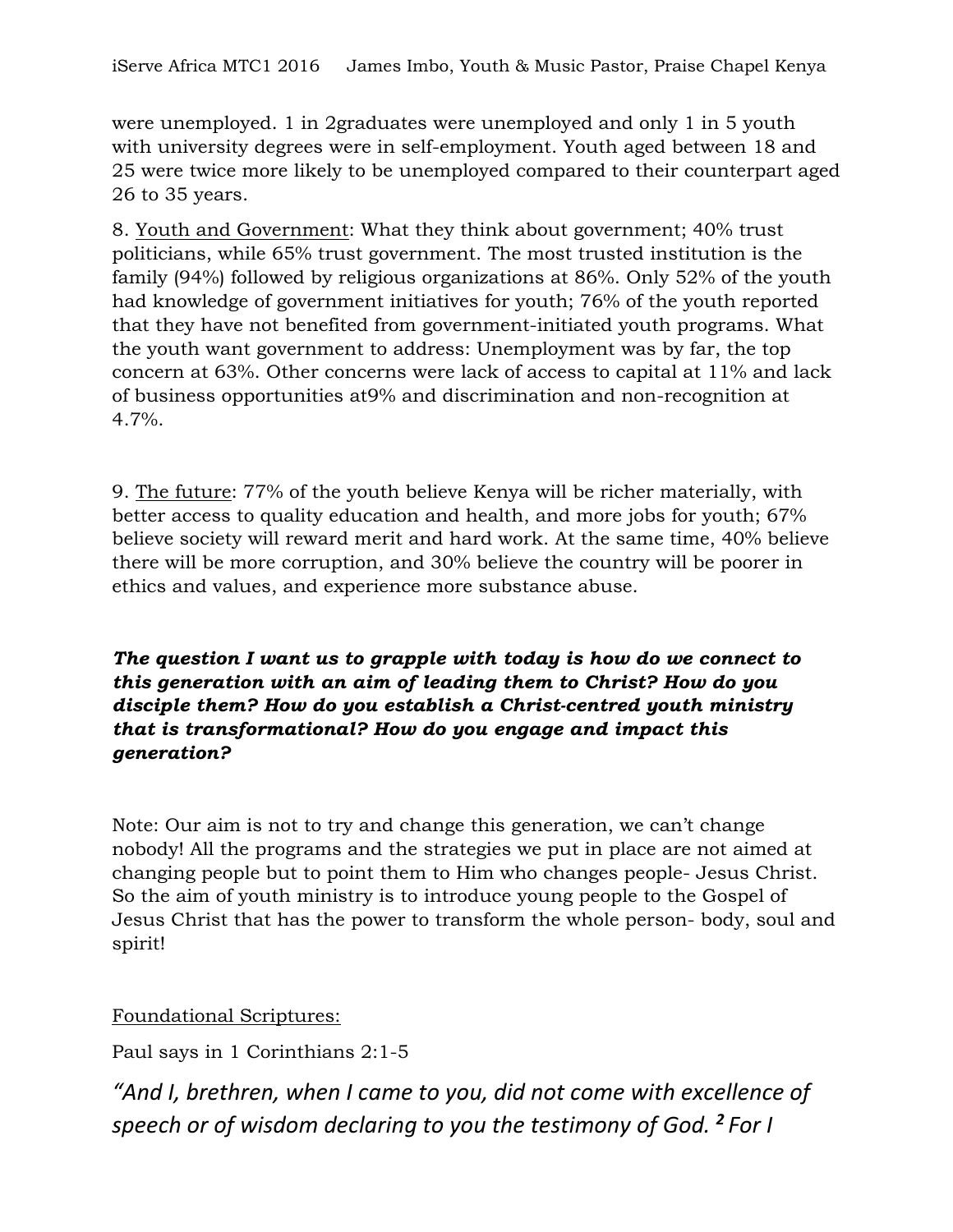*determined not to know anything among you except Jesus Christ and Him crucified. <sup>3</sup> I was with you in weakness, in fear, and in much trembling. <sup>4</sup> And my speech and my preaching were not with persuasive words of human wisdom, but in demonstration of the Spirit and of power, <sup>5</sup> that your faith should not be in the wisdom of men but in the power of God."*(NKJV)

# *Colossians 1:15-18*

*He is the image of the invisible God, the firstborn over all creation. <sup>16</sup> For by Him all things were created that are in heaven and that are on earth, visible and invisible, whether thrones or dominions or principalities or powers. All things were created through Him and for Him. <sup>17</sup> And He is before all things, and in Him all things consist. <sup>18</sup> And He is the head of the body, the church, who is the beginning, the firstborn from the dead, that in all things He may have the preeminence.*

# Romans 1:15-18

*So, as much as is in me, I am ready to preach the gospel to you who are in Rome also.<sup>16</sup> For I am not ashamed of the gospel of Christ, for it is the power of God to salvation for everyone who believes, for the Jew first and also for the Greek. <sup>17</sup> For in it the righteousness of God is revealed from faith to faith; as it is written, "The just shall live by faith."*

-But before we introduce them to the Gospel of Jesus Christ, we need to understand the people we are called to minister to. They are referred to as the Generation Y or the Millennials (those born in the period ranging 1980 and beyond up to 2000).

-This is a generation that has grown up in the midst of growing technology, advent of social media and explosion of globalisation. This generation has a very high level of exposure.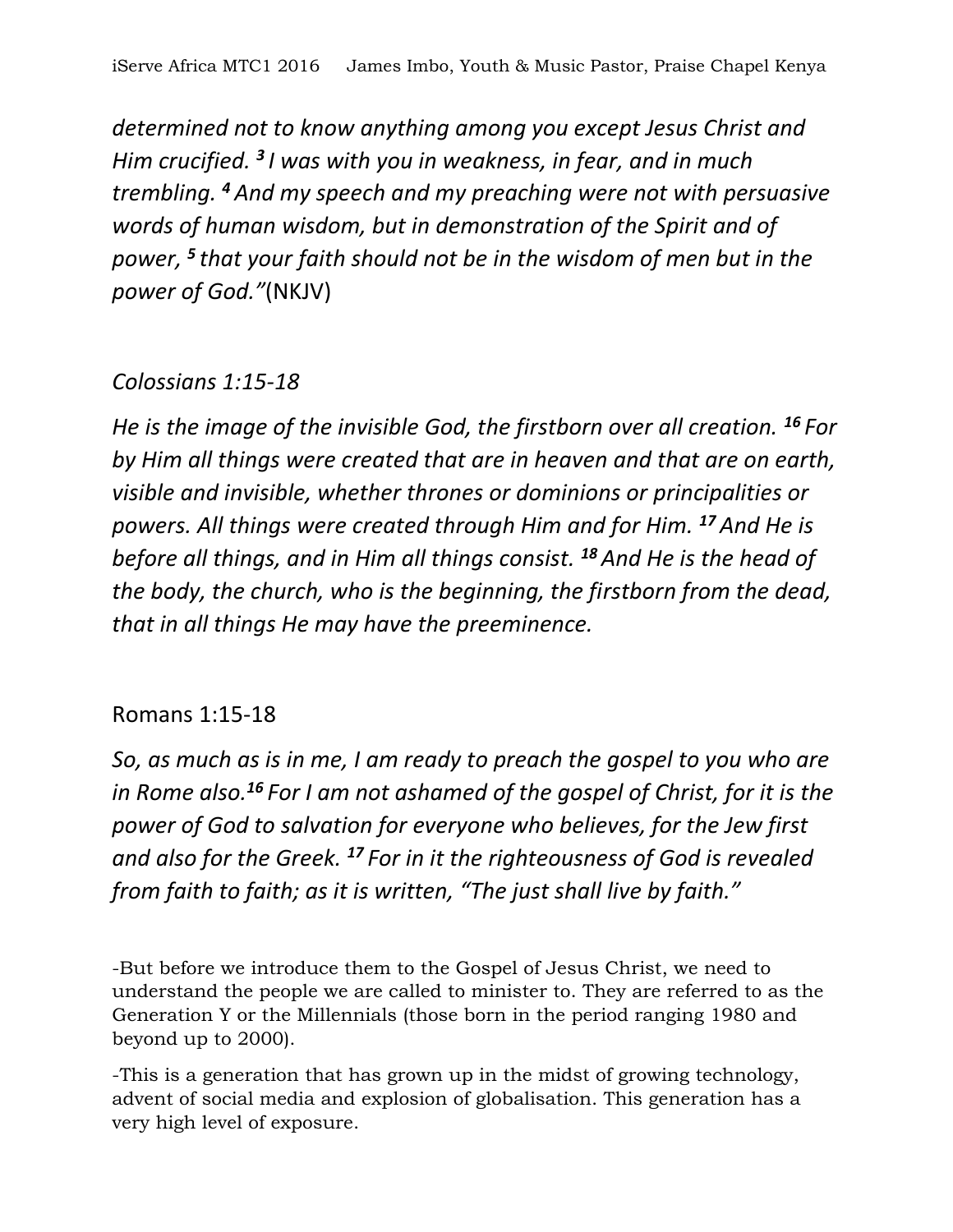-Pastor Oscar Amisi in his book "Generation Y" defines this generation as "so sophisticated, techno-savvy, and extremely centralized on themes of fun, adventure and unfettered passion."

# **Generation Y Needs**

#### I. Transformation, not Just Information

-"The challenge is they are not looking for what's true, they are looking for what works." -Andy Stanley

-This generation can access information from their sophisticated search engines, so we don't need to bog them down with that.

- What they need is truth based tools that are Biblical enough to birth the transformation that their hearts hunger for.

-They are looking for people who are honest enough to share about both their success and failure, being vulnerable with them just like Jesus did with his disciples.

#### II. Authenticity, not Perfectionism

-Ask you deal with this generation, just be real, be yourself. Don't be too serious if you're not naturally one. Don't try to cracking jokes if you have never done that before. The youth appreciate when you are yourself.

-It's only through authenticity that this generation are able to appreciate the power of the grace of God first hand.

# III. Mentorship, not Just Leadership

-Leaders speak at a point of elevation, mentors come to the level of them and walks along with them impacting them through practical examples.

- You can lead from a distance, but Mentorship happens where there is a close relationship with the one being mentored.

Three key things you need to put in place in order to reach Generation Y: Relationships! Relationships! Relationships!

All the other things: fun, entertainment, etc they can find it elsewhere, but the best thing you can ever give to a young person is relationship. Some come from challenging backgrounds where there is no love at all. This generation is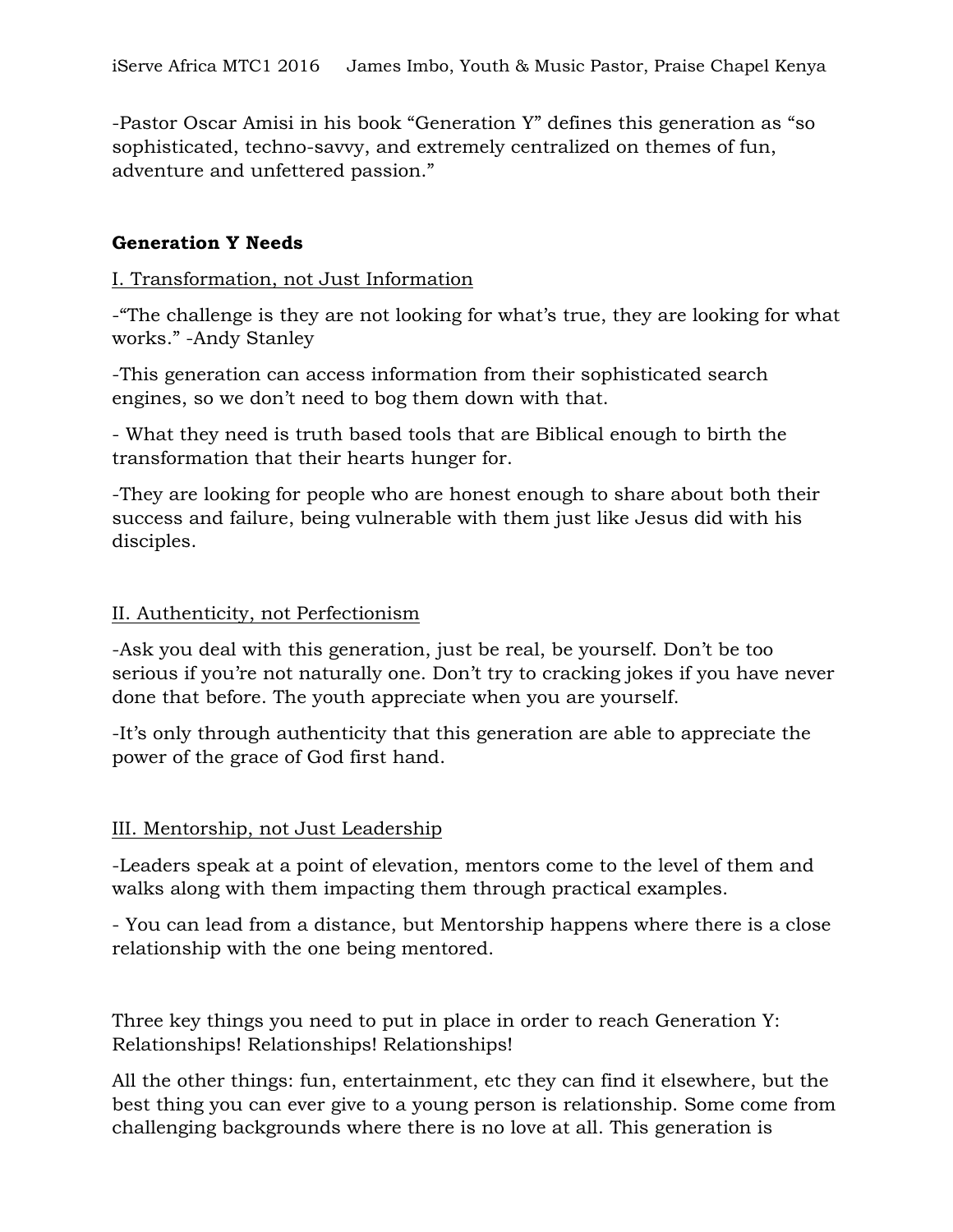hungry and thirsty for real authentic relationships and you have all it takes to satisfy this need. Give them "yourself" and point them to Christ!

-Jim Rayburn, the founder of Young Life ministry said: youth ministry is not difficult; it is simply an adult building relationship with a student. I agree with Jim. What really matters in Youth ministry is relationships -with teenagers and with Jesus.

# **How Can We Help Generation Y to be Christ-like?**

Our major goal of building relationships with this generation is to point them to Christ! Not to a personality, not an institution, not even an experience.

- 1. Help them Develop Spiritual Disciplines -Disciplines of prayer & fasting, solitude, study (Bible and good Christian Materials), meditation, journaling, Scripture memorization etc.
- 2. Help them Cultivate Accountability Relationships
- 3. Help them be Visionaries.

# **Marks of a Healthy Christ-Centred Youth Ministry**

- 1. Bible Centred. Our interactions with the young people should be saturated in Scripture. This is the core foundation. 2 Timothy 3:1, 2 Corinthians 3:18, Romans 1:16
- 2. Servanthood. Be ready to get your hands dirty. Be ready to "wash the feet" of the youth. Lead by example. Teach the truth. Live it out. Expose the young people to the life-giving truth of Jesus Christ.
- 3. Authenticity. Be genuine. Be real. Not perfect, whole, together, complete, competent. Create an environment where young people are free to expose their messiness and imperfections. After all we are all a bunch of sinners saved by grace. Authentic youth workers will draw youth to Christ. 2 Corinthians 6:3-10.
- 4. Audacity: Bold, daring, fearless. Christ-centred Youth ministry must push young people, parents and the church outside their comfort zone.